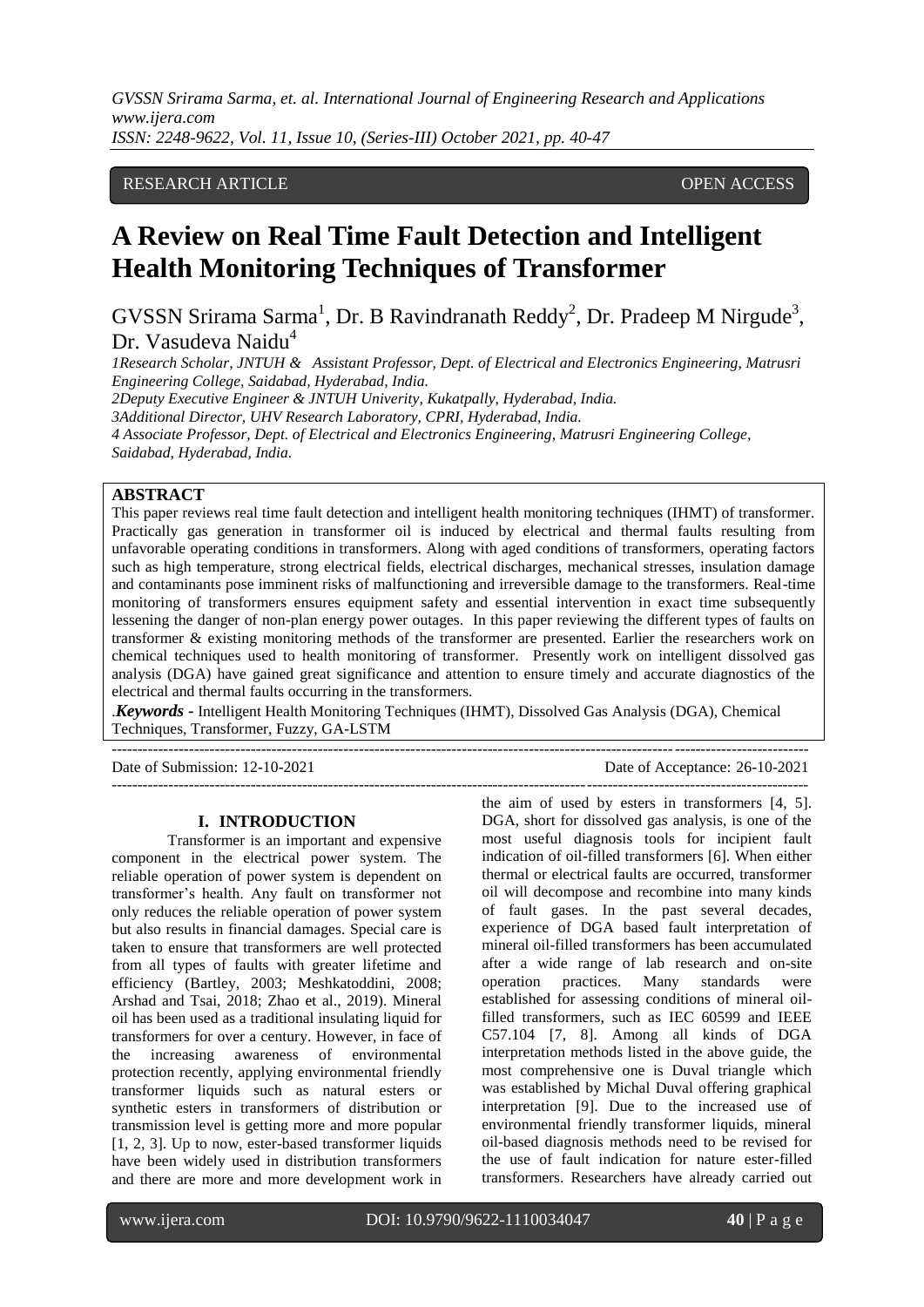some experiments on studying the gas generation characteristics of nature ester FR3 under thermal or electrical transformer faults [10-15]. Based on the results of large amount of experiments, the Duval triangle interpretation method was revised for FR3 in 2008 [16]. Traditionally, laboratory DGA technique, which required taking oil samples from transformers periodically and then sending them to the analytical laboratory, becomes mature for fault indication. Recently, affordable online transformer monitoring products, which can provide results based on up to hourly oil sampling, are installed at power level transformers for predicting faults and avoiding failures [17]. However, due to the lack of experience, there are still many concerns about the measurement accuracies of online transformer monitoring equipment. This paper reviews different types of technique for health monitoring of transformer are the chemical techniques for internal incipient faults detection with critical analysis and artificial intelligence-based techniques. Conclusion is presented in last section. The studies presented in below sections are summarized in Figure. 1.



Fig.1: Health monitoring techniques for transformer [19]

#### **II. INCIPIENT FAULTS IN TRANSFORMERS**

Incipient faults in transformers originate from a permanent and irreversible change in the transformer conditions. The incipient faults are very common in transformers and occur intermittently, causing accelerated aging and deterioration of the insulation system. Incipient faults can serve as warning of faulty conditions in transformer, however failure to notice the faults can lead to permanent failure of the transformer. Table 1 summarizes common incipient faults and failure modes occurring in transformers [19-20].

Table.1: Most common modes of functional failures

| System or<br>Component | Incipient<br>fault | <b>Failure Mode</b> |
|------------------------|--------------------|---------------------|
| <b>Dielectric</b>      | Arcing             | Moisture.           |

| System:         | discharge,   | Particles.      |
|-----------------|--------------|-----------------|
| Insulation      | Partial      | contamination,  |
| Materials       | Discharges   | aged insulation |
|                 |              | materials       |
| Electromagnetic | Localized    | Short-Circuited |
| Circuit: Core,  | hotspot,     | turn in winging |
| Windings        | General      | conductor,      |
|                 | overheating, | circulating     |
|                 | Arcing or    | current         |
|                 | Sparking     |                 |
|                 | discharges   |                 |

#### **2.1 Partial discharge fault**

 A partial discharge is a highly localized electrical discharge of low intensity that occurs between two conductors placed apart [18-19]. Partial discharges appear as short pulses that are often accompanied by emission of sound, light, heat, and chemical reactions. The sources of partial discharges include voids and cracks in solid insulation, floating components such as water drops and air bubbles, and corona caused due to sharp edges of solid insulation, windings, or tank. After initializing, a partial discharge can carry on with increasing intensity until terminating as an arc discharge. Usually, this kind of fault is characterized by the generation of hydrogen and methane.

#### **2.2 Arcing discharge faults**

Sometimes a very high voltages can cause formation of plasma in oil through which electric current can flow freely as an arcing discharge. Arcing discharges generate very high temperatures (above  $5000^{\circ}$  C) and large amount of gases, mainly acetylene and hydrogen. This type of faults are very dangerous and if not controlled, can cause excessive pressure in the transformer tank, causing even explosion.

#### **2.3 Thermal faults (Hotspots)**

 Thermal faults arise because of overheating of conductors, short circuits, overheating of windings due to eddy currents, loose connections and insufficient cooling. Thermal faults can be classified as low temperature fault for temperature up to  $150^{\circ}$  C, medium to high fault for temperature between 300 $^{\circ}$  C and 700 $^{\circ}$  C, and high temperature fault for temperature above  $1000^\circ$  C. Localized thermal faults are known as hotspots. Temperature of a hotspot on metal surface can reach up to  $1500^{\circ}$ C causing local heating of surrounding oil, leading to the generation hydrocarbon gases, mainly ethylene and methane. The generation of fault gases is strongly dependent on the temperature. Consequently, hydrogen and methane are produced at around  $150^{\circ}$  C, ethane at approximately  $250^{\circ}$  C,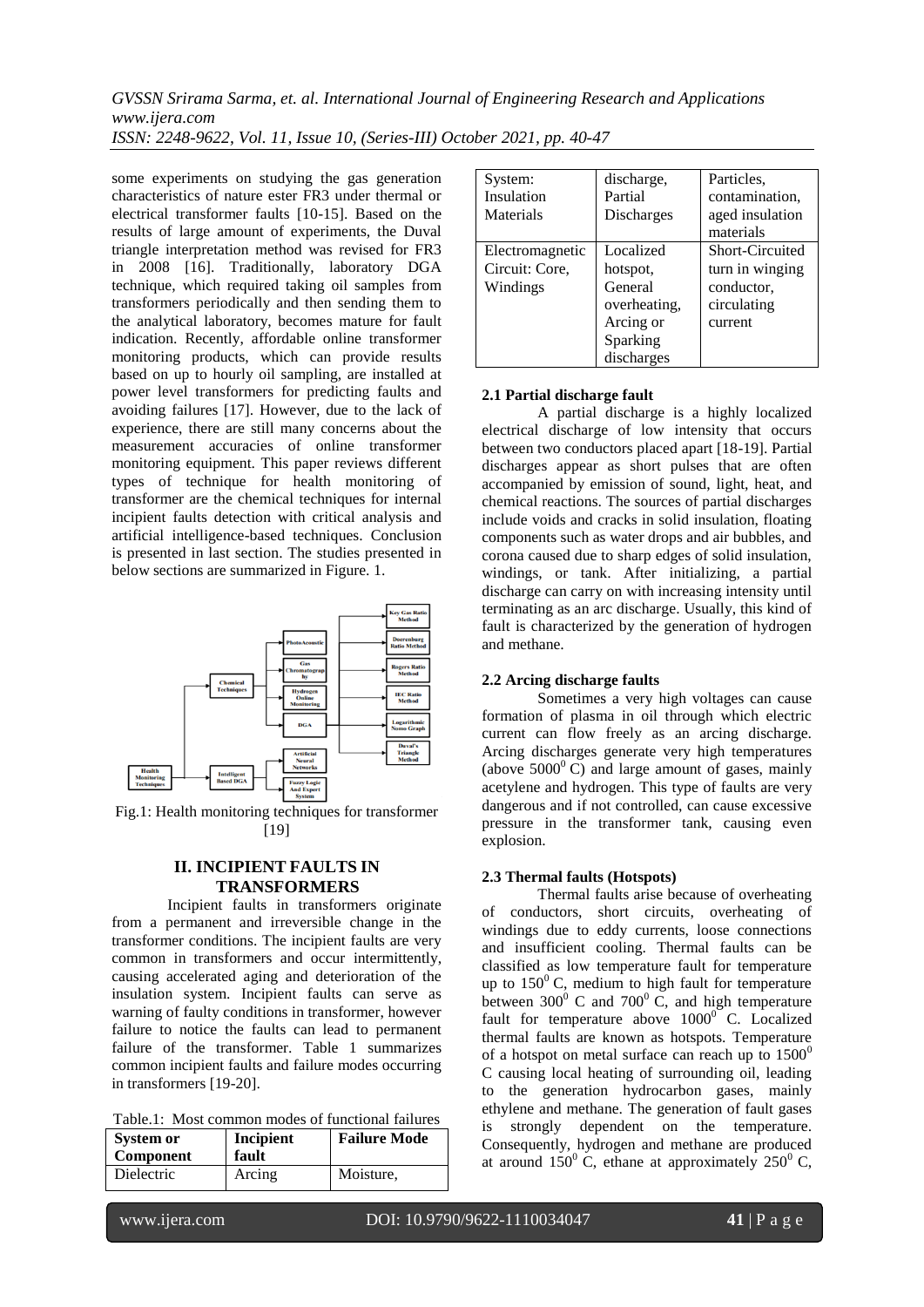then ethylene at approximately  $350^{\circ}$  C and finally acetylene above  $700^{\circ}$ C [19].

#### **2.4 Characteristic gas generation due to faults**

 Depending on the type of fault specific patterns of gases (the gas compounds and their ranks in terms of concentrations) are generated in oil. The amount of gases generated in a specific pattern depends on the factors such as intensity and duration of the fault. Table 2 summarizes the typical gas concentrations for threshold and warning levels, which are based on the analysis of statistical data collected from service transformers filled with naphthenic oil [18].



Fig 2: Flow chart for Faults Vs Gases

| Table 2. Typical gas concentrations for threshold |
|---------------------------------------------------|
| and warning lavale [19]                           |

| Case        | Characteristi             | <b>Threshold</b> | <b>Warning</b> |
|-------------|---------------------------|------------------|----------------|
|             | c gases                   | (ppm)            | (ppm)          |
| Normal      | H <sub>2</sub> , Hydrogen | 20               | 200            |
| ageing      | $CH4$ Methane             | 10               | 50             |
|             | CO, Carbon                | 300              | 1000           |
|             | monoxide                  | 500              | 20000          |
|             | $CO2$ Carbon              |                  |                |
|             | dioxide                   |                  |                |
| Oil         | $CH4$ Methane             | 10               | 50             |
| overheating | $C_2H_6$ Ethane           | 10               | 50             |
|             | $C_2H_4$ Ethylene         | 20               | 200            |
| Partial     | $H2$ Hydrogen             | 20               | 200            |
| discharges  |                           |                  |                |
| Breakdown   | $C_2H_2$ ,                | 1                | 3              |
| discharges  | Acetylene                 |                  |                |
| Decomposit  | CO, Carbon                | 300              | 1000           |
| ion of      | monoxide                  | 500              | 20000          |
| cellulose   | $CO2$ , Carbon            |                  |                |
|             | dioxide                   |                  |                |

#### **2.5 Techniques for detection of incipient faults**

 Among different chemical techniques for predictive maintenance, the Dissolved Gas Analysis (DGA) has been considered as the single first most powerful techniques for transformer fault detection and still has been used [18]-[22]. It has been at the forefront of most progressive utilities monitoring strategy for the last four decades [23]. Various approaches for analysis of dissolved gas analysis

have elaborated e.g., Key gas ratio, Doernenburg ratio, Roger ratio, IEC ratio Logarithmic Nomo graph and Duval triangle methods. Each of these techniques depends on the collection of information or gathered knowledge and linking with various experts alternatively than thorough quantitative technological models and for that reason they delivered different diagnoses for the same oil sample [24]. These different techniques are briefly discussed below.

#### **2.5.1 Key gas ratio method:**

 The main guideline of the key gas ratio technique depends on the quantity of individual fault gases generated from the insulating oil and paper amid the event of a fault. In this method, individual gas is considered rather than the gas ratio for fault detection is calculated. This ratio technique correlates the main gases to faults types and try to identify four different types of faults that also include winding failure (corona) (PD), overheating of oil cellulose paper and arcing. However, key gas ratio method has several drawbacks, the diagnoses are not accurate enough, and the diagnoses may be inconclusive if some of gases are not found [25].

#### **2.5.2 Doernenburg ratio method (DRM)**

IEEE C57.104-191 guidelines explains the Doernenburg ratio method. The complication of Doernenburg ratio method has been led to decrease the use of this method and elaborated into the Rogers ratio and key gas ratio perspective. To utilize Doernenburg ratio, the concentration of the following main gases should be no less than double the relevant 1 concentration, as appeared in Table 3 [26].

Table 3: Main Gases Vs Concentration (PPM)

| Main gases (key gases)         | Concentration (PPM)of □1 |
|--------------------------------|--------------------------|
| Ethyne - $C_2H_2$              | 35                       |
| Ethene- $C_2H_2$               | 50                       |
| Ethane $C_2H_6$                | 65                       |
| Methane- $CH4$                 | 120                      |
| $Hydrogen-H2$                  | 100                      |
| Carbon dioxide-CO <sub>2</sub> | 2500                     |
| Carbon Monoxide-CO             | 350                      |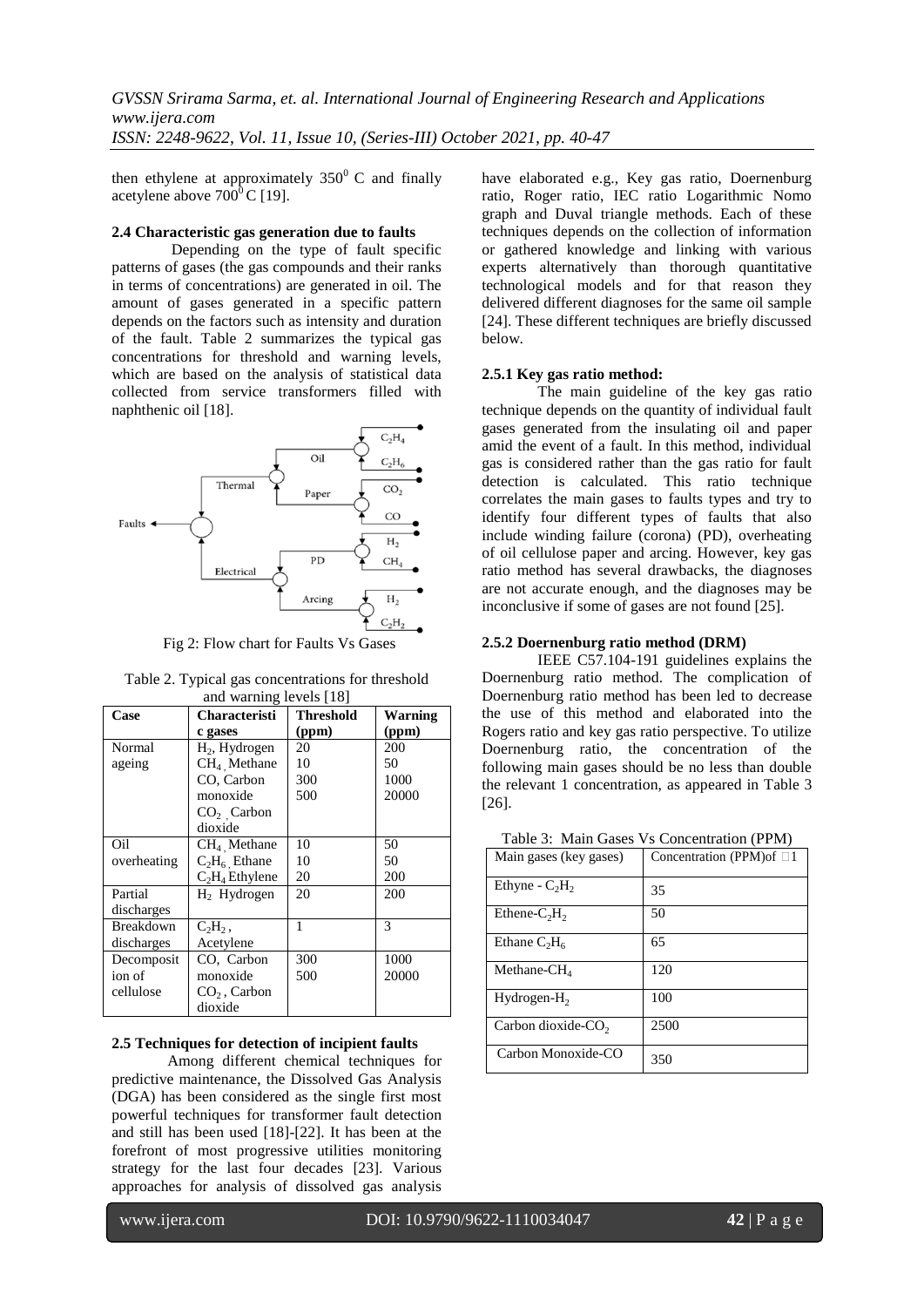#### **2.5.3 Rogers ratio**

 The Rogers ratio technique advanced from the Doernenburg method and is utilized the same way, yet as opposed to requiring sufficiently concentrations main key gases, the Rogers ratio technique only utilized when the concentrations exceed the same value listed in Table.4 [34-35].

| Case     | <b>Possible fault diagnoses</b>         | $R1=C, H/C, H_4$   | $R2 = CHa/H$ ,      | $R3=C2H4/C2H6$     |
|----------|-----------------------------------------|--------------------|---------------------|--------------------|
| $\theta$ | Normal                                  | < 0.01             | < 0.1               | < 1.0              |
|          | Partial discharge of low energy         | >1.0               | $>0.1$ and $< 0.5$  | >1.0               |
|          | Partial discharge of high energy        | $>0.6$ and $< 3.0$ | $>0.1$ and $\leq 1$ | >2.0               |
| 3        | Thermal fault less than $300^{\circ}$ C | < 0.01             | >1.0                | ${<}1.0$           |
| 4        | Thermal fault less than $700^{\circ}$ C | < 0.1              | >1.0                | $>1.0$ and $< 4.0$ |
| 5        | Thermal fault $>700^{\circ}$ C          | < 0.2              | >1.0                | >4.0               |

Table 4: Rogers ratio technique

The values for these three-gas ratios, relating to proposed diagnostic cases is provided below. In this method three ratios are indicated by diagnoses the transformer fault types. Rogers has better accuracy among the key gas, Doernenburg and Roger's ratio. The only drawback with this method that few bunches of gases don't fit into the predefined range of values when computed and thus the fault type can't be clarified [21].

#### **2.5.4 IEC ratio method**

 In this technique fault determination jointly prescribed by the international Electro Technical Commission (IEC). The technique depends on a combine ratio of roger's ratio and gas concentration. Three gas proportions are utilized to decide incipient fault. Three-gas ratios diverse the range of code in correlation with the Rogers' ratio technique. Thermal faults, electrical faults, normal ageing, partial discharge of low and high energy are four detected conditions of varying severity, but it does not clarify electrical and thermal faults into precise subtypes [15].

# **2.5.5 Logarithmic Nomo graph**

 This technique by J. O. Church combines the fault gas ratio concept with the Key Gas threshold limit value providing an incentive to improve the accuracy of fault diagnosis. It has been planned to provide graphical introduction of fault-gas information and the method to describe its criticalness. The Nomo graph comprises of a progression of vertical logarithmic scales representing to the

ties point lies over a threshold value, at that point the fault indication of that slope is not considered as critical [33].

concentrations of the individual gases. Straight lines are drawn by this method between adjoining scales to associate the points representing to the individual gas concentration. Every vertical scale has limited value esteem, marked with an arrow. Through the slope of a line to be viewed as an important, no less than one of the two tie-points should lie above limiting value. However, if neither one of the

## **2.5.6 Duval triangle method**

 The Duval triangle graphic method was established firstly by Michel Duval in the 1960s. Duval Triangle Method (DTM) was presented and illustrated in IEC 60599 and IEEE C57.104. DTM basically depends on the levels of the three-gas ratio namely Methane  $(CH_4)$ , Ethane  $C_2H_4$ ) and Acetylene  $(C_2H_2)$  [19]. Three sides of the triangle are being represented by a, b and c describing relative extent of  $C_2H_2$ ,  $C_2H_4$  and CH<sub>4</sub> in percentage (%) for each gas. The intersection of all three gases ratios illustrate types of fault in the transformer. In Duval's Triangle Method, the whole area of triangular divided into seven (7) faults area as shown in Figure.3. They include PD, DT, T3, T2, T1, D2 and D1. This technique provides better fault diagnosis however there's a misclassification near edges of every adjacent area. However, all triangles have unclassified region thus faults classification will majorly depend on the expert's experience recognized by other techniques [19]-[20]. There may be chance for mixing the electrical faults with the thermal faults because their boundaries are closed with each other[27].

The triangle coordinates value can be computed by the DGA results in ppm as below:

%  $C_2H_2 = 100 * C_2H_2 / (C_2H_2 + C_2H_4 + CH_4);$ %  $C_2H_4 = 100 * C_2H_4 / (C_2H_2 + C_2H_4 + CH_4);$ % CH<sub>4</sub> = 100 \* CH<sub>4</sub> / (C<sub>2</sub>H<sub>2</sub> + C<sub>2</sub>H<sub>4</sub> + CH<sub>4</sub>)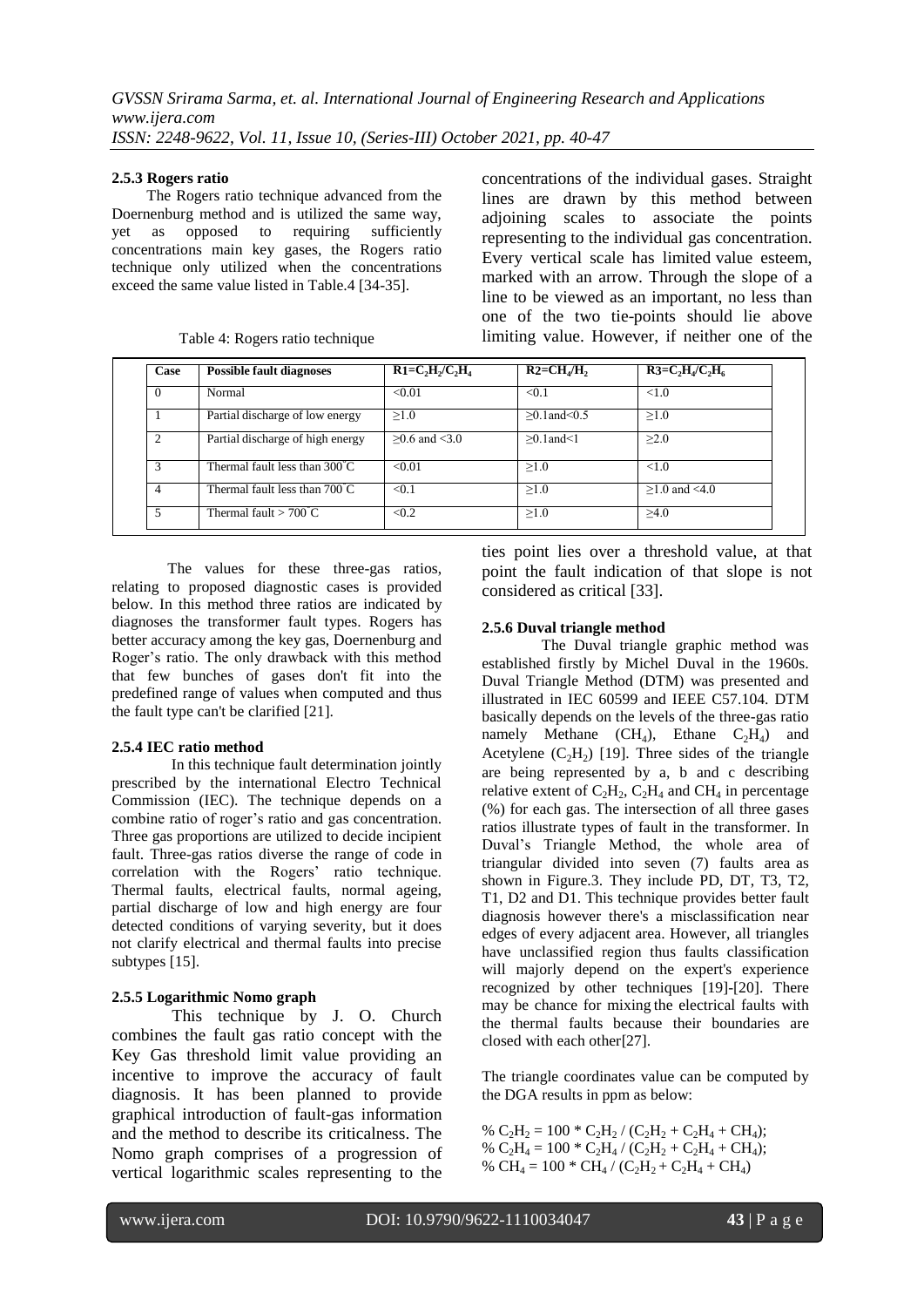

Fig.3: Duval's triangle

#### **2.5.7 Gas chromatography:**

 Gas chromatograph is a type of chromatograph that is widely used in chemical analysis in order to separate and measure evaporable gas substances [28]. Figure 4 shows the diagram of gas chromatograph concept. As shown in Figure 4, the mobile phase flow, such as fault gases, is carried through the stationary phase which is used to retain the gas components. In the stationary phase, the weak retain substance will move faster while the strong retain substance will move more slowly. Consequently, different gas components will pass the stationary phase and reach the gas detector in different time ranges. Finally, the gas detector will give out the individual amounts of each gas according to the analysis time range.



Fig 4: Gas chromatograph

#### **2.5.8 Hydrogen online monitoring:**

 Hydrogen is a key gas that is generated when significant issues like overheating, partial discharge, and arcing occur in transformers. While some of these issues might persist for weeks, months, or years, these issues can also lead to failure in minutes, hours, or days. Annual oil samples are not frequent enough to catch fastevolving transformer faults. (Photo acoustic spectroscopy).

# **III. PREDICTION OF DISSOLVED GAS IN TRANSFORMER OIL BASED USING ARTIFICIAL INTELLIGENCE TECHNIQUES**

Traditionally, various chemical techniques identify the health of transformers. The human expert experience helps in classifying the transformer state by interpreting data acquired though chemical tests. As it mainly depends on human expert experience, therefore there is always probability of irregularity and uncertainty in interpreting the acquired data. There is need for more advanced techniques based on artificial intelligence (AI) [25]. Fuzzy interface, wavelet network, genetic algorithm, artificial neural network are some of the examples for AI system where the trained data provides quick and accurate result as compare to classical one or conventional methods [29]-[30].

## **3.1. Artificial neural networks**

 The use of Artificial Neural Networks (ANN) in diagnosing the electrical insulation condition has increased over couple of years. The ANN system needs to be trained for differentiating the faulty data from the normal and thereby classify the insulation health. During the training process, an ANN will construct a model to explain dependency between the extracted options and the fault types by adjusting the weights between neurons and the thresholds of activation operate of every neuron. Then the trained ANN model is employed to classify the health of electrical insulation by spotting new samples with the predefined training pattern process [29]-[30].

#### **3.2 Prediction of dissolved gas in transformer oil based using expert system and fuzzy logic**

 An expert system minimizes human skilled behaviour by providing specific data from concern domain with a machine implementable kind. An expert system implements this information to facilitate decision and justify its reasoning. The expert system initially extracts the intellectual indications from the domain data and so presents the data in several forms and structures, together with production rules, frames and rules, linguistics nets and objects. Electrical device such as transformer has complicated insulation structure and its degradation depends on multiple factors. The insulation health can be diagnosed technically with solid data and skilled expertise [29]. However, the significant constraints of this logic and expert system for the transformer diagnosis are because of the way that the execution of these strategies is profoundly reliant on the result of the predefined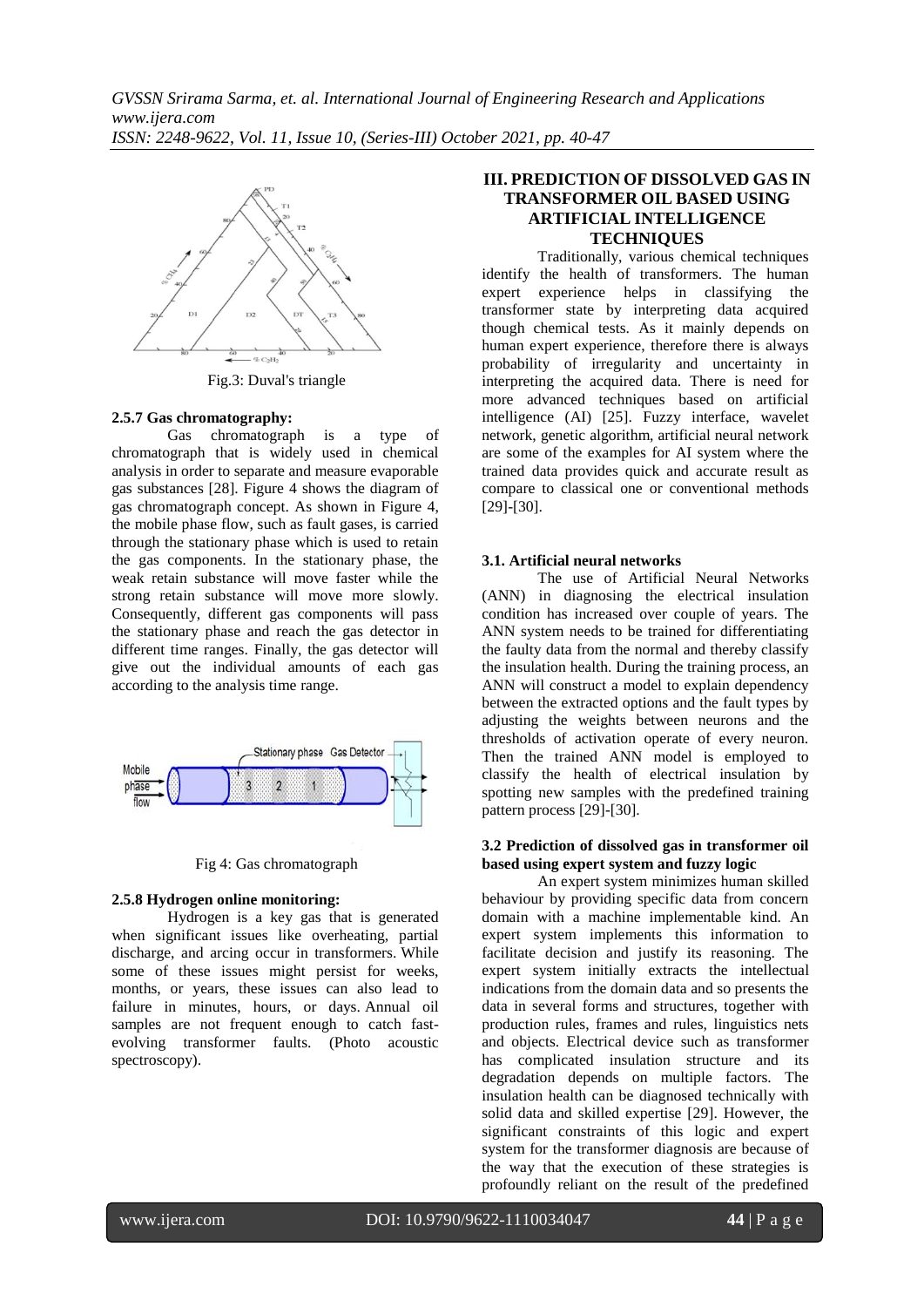information

Thermal stresses and chemical changes impacts the transformer age. These stresses degrade the paper insulation and thereby the life span of the device decreases. The degradation of paper insulation depends on the moisture content that are produced by breaking down long chains of glucose into a small molecule. The increase in the moisture level in the oil reduces the breakdown voltage level of the insulation. There are a few indirect techniques for finding the moisture level in cellulose paper [30]. These techniques require accumulation of test sample from basic part, for example, (outside windings, leads) and then analysing them in research lab by Karl-Fischer titration. Similarly, Oommen's technique may be used for computing moisture level in the cellulose papers). These indirect strategies have a substantially bigger mistake relating to the calculating qualities. Thus, we require frequency or time domain techniques for more exact outcomes .There are three different types of methods for the measurement of dielectric response. Polarization and depolarization current, and recovery voltage method measures the dielectric response through DC voltage test (time domain), while Frequency domain spectroscopy is AC voltage tests in which dielectric response is measured.

## **3.3 Prediction of dissolved gas in transformer oil based on LSTM-GA**

 By combining with dissolved gas analysis, time series prediction of dissolved gas content in oil provides a basis for transformer fault diagnose and early warning. In the view of that, a prediction model based on long short time memory (LSTM) network for time series of dissolved gas content in oil is proposed, which takes advantage of LSTM network's ability to deal with long-sequence prediction problems. Five characteristic gas concentrations are used as input to the model, and the hyper parameters of the model is optimized by Bayesian optimization algorithm to further improve prediction accuracy, then a LSTM prediction model is constructed. By case study, it is verified that the proposed model can precisely predict time series of dissolved gas content. Compared with gray model, BP neural network and support vector machine, the proposed model has higher prediction accuracy and can better track the trend of time series of dissolved gas content in oil [31]. A transformer combining genetic algorithm and long short-term memory (LSTM) neural network Prediction model of dissolved gas content in oil. The genetic algorithm (GA) is used to optimize look back (lb), lstm nets (ls), epochs (ep), and the dropout (dp), and then the genetic algorithm is combined with the long shortterm memory neural network. The gas content is predicted. This model overcomes the problem of low prediction accuracy caused by selecting parameters based on experience. The analysis result of the calculation example shows that compared with the traditional prediction algorithm, the proposed method can better track the change law of the dissolved gas concentration in the oil, improve the prediction accuracy, and provide a strong guarantee for the safe and stable operation of transformers [32].

## **IV. CONCLUSION**

This paper reviewed the real time fault detection and intelligent health monitoring techniques (IHMT) of transformer. Predictive maintenance is recognized as a powerful monitoring technique for the detection of incipient faults within transformer. The transformer is a very important and critical device of electrical power system. It is important to be aware of possible faults that may occur and to know how to prevent them. The degradation of the paper and oil insulation in the transformer with an ageing or any abnormal conditions are the main causes for these incipient faults. Based on the current rapid development of artificial intelligence technology, this paper mainly explain an expert system & fuzzy logic and a network model based on & LSTM-GA to track the change law of dissolved gas concentration in the oil. The amount of sampled dissolved gas content data is quite limited, the accuracy of multistep prediction is not high. The next step will focus on the application in larger-scale data and the improvement and optimization of LSTM network model to further improve the accuracy of prediction.

# **REFERENCES:**

- [1]. I. U. Khan, Z.D. Wang, I. Cotton, and S. Northcote, "Dissolved gas analysis of alternative fluids for power transformers", Electrical Insulation Magazine, IEEE, vol. 23, pp. 5-14, 2007.
- [2]. C. Perrier and A. Beroual, "Experimental investigations on insulating liquids for power transformers: mineral, ester, and silicone oils", Electrical Insulation Magazine, IEEE, Vol. 25, 2009.
- [3]. EPRI, "EPRI Report 1000438:<br>Environmentally acceptable transformer Environmentally acceptable transformer fluids; Phase 1 state of the art review; Phase 2 Laboratory testing of fluids", Palo Alto, CA, Nov. 2000.
- [4]. K. Rapp, and P. Stenborg, "Cooper Power Systems field analysis of Envirotemp FR3 fluid in sealed versus free-breathing transformers", CP0414, Cooper Power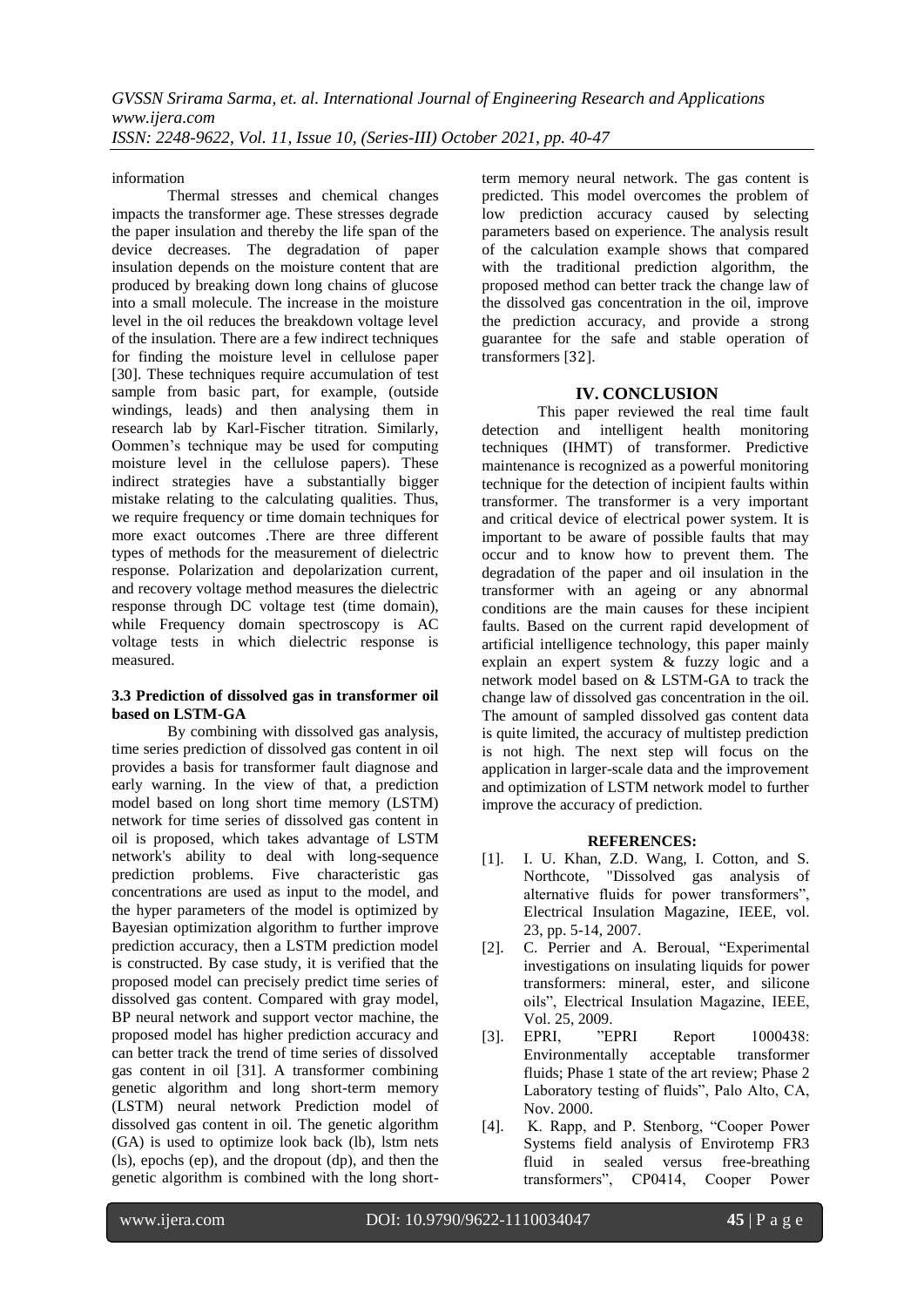Systems, Waukesha, WI, 2004.

- [5]. D. Martin, I. U. Khan, J. Dai, and Z.D. Wang, "An overview of the suitability of vegetable oil dielectrics for use in large power transformers", in Proc. 5th Annual Euro TechCon, Chester, United Kingdom, November 28–30, 2006.
- [6]. M. Duval, "A review of faults detectable by gas-in-oil analysis in transformers", Electrical Insulation Magazine, IEEE, vol. 18, pp. 8-17, 2002.
- [7]. IEC, "IEC60599: Mineral oil-impregnated electrical equipment in service-guide to the interpretation of dissolved and free gases analysis", 1999.
- [8]. IEEE, "IEEE Std C57.104-IEEE guide for the interpretation of gases generated in oilimmersed transformers", 2008.
- [9]. M. Duval and A. de Pablo, "Interpretation of gas-in-oil analysis using new IEC Publication 60599 and IEC TC10 databases", IEEE Electr. Insul. Mag., vol. 17, no. 2, pp. 31–41, 2001.
- [10]. X. Wang, "Partial discharge behaviors and breakdown mechanisms of ester transformer liquids under AC stress", in Department of Electrical and Electronic Engineering, University of Manchester, 2011.
- [11]. U. K. Imad, "Assessment of the performance of ester based oils in transformers under the application of thermal and electrical stress", in Department of Electrical and Electronic Engineering, University of Manchester, 2009. 120
- [12]. M. Jovalekic, D. Vukovic and S. Tenbohlen, "Dissolved gas analysis of alternative dielectric fluids under thermal and electrical stress", in 2011 IEEE International Conference on Dielectric Liquids, 2011.
- [13]. D. Hanson, J. Luksich, K. Li, A. Lemm and J. Plascencia, "Understanding dissolved gas analysis of ester fluids – Part 1: "stray" gas production under normal operating conditions", Siemens Transformer Conference, 2010.
- [14]. C.C. Claiborne, D. Hanson, D.B. Cherry and G.K. Frimpong, "Understanding dissolved gas analysis – Part 2: Thermal decomposition of ester fluids", in 2011 Euro TechCon, Warwick, UK, 2011.
- [15]. M. Jovalekic, D. Vukovic and S. Tenbohlen, "Dissolved gas analysis of natural ester fluids under electrical and thermal stress", in 2011 IEEE International Conference on Dielectric Liquids, 2011.
- [16]. M. Duval, "The Duval Triangle for load tap changers, non-Mineral oils and low

temperature faults in transformers", IEEE Electrical Insulation Magazine, vol. 24, pp. 22- 29, 2008.<br>Severon, "Serveron®

- [17]. Severon, "Serveron® TM8™ online transformer monitor", Retrieved 1st July 2011, from [http://www.bplglobal.net/eng/knowledge](http://www.bplglobal.net/eng/knowledge-center/download.aspx?id=398)[center/download.aspx?id=398](http://www.bplglobal.net/eng/knowledge-center/download.aspx?id=398)
- [18]. Duval M (2003). New techniques for dissolved gas-in-oil analysis. IEEE Electrical Insulation Magazine, 19(2): 6-15.
- [19]. Duval M and Lamarre L (2014). The duval pentagon-a new complementary tool for the interpretation of dissolved gas analysis in transformers. IEEE Electrical Insulation Magazine, 30(6): 9-12.
- [20]. Kelly JJ (1980). Transformer fault diagnosis by dissolved-gas analysis. IEEE Transactions on Industry Applications, (6): 777-782.
- [21]. Shintemirov A, Tang W, and Wu QH (2009). Power transformer fault classification based on dissolved gas analysis by implementing bootstrap and genetic programming. IEEE Transactions on Systems, Man, and Cybernetics, Part C (Applications and Reviews), 39(1): 69-79.
- [22]. Sica FC, Guimarães FG, de Oliveira Duarte R, and Reis AJ (2015). A cognitive system for fault prognosis in power transformers. Electric Power Systems Research, 127: 109- 117.
- [23]. Gómez JA (2014). Experimental investigations on the dissolved gas analysis method (DGA) through simulation of electrical and thermal faults in transformer oil. Ph.D. Dissertation, Universidad de Duisburg-Essen, Essen, Germany
- [24]. He H and Xu X (2012). Study on transformer oil dissolved gas online monitoring and fault diagnosis method. In the 2012 IEEE International Conference on Condition Monitoring and Diagnosis, IEEE, Bali, Indonesia: 593-596.
- [25]. Taneja MS, Pandey K, and Sehrawat S (2016). A review on prognosis and diagnosis of transformer oil quality using intelligent techniques based on dissolved gas analysis. In the 7th India International Conference on Power Electronics, IEEE, Patiala, India: 1-6
- [26]. Harlow JH (2012). Electric power transformer engineering. CRC Press, Boca Raton, USA
- [27]. Alghamdi AS, Muhamad NA, and Suleiman AA (2012). DGA interpretation of oil filled transformer condition diagnosis. Transactions on Electrical and Electronic Materials, 13(5): 229-232